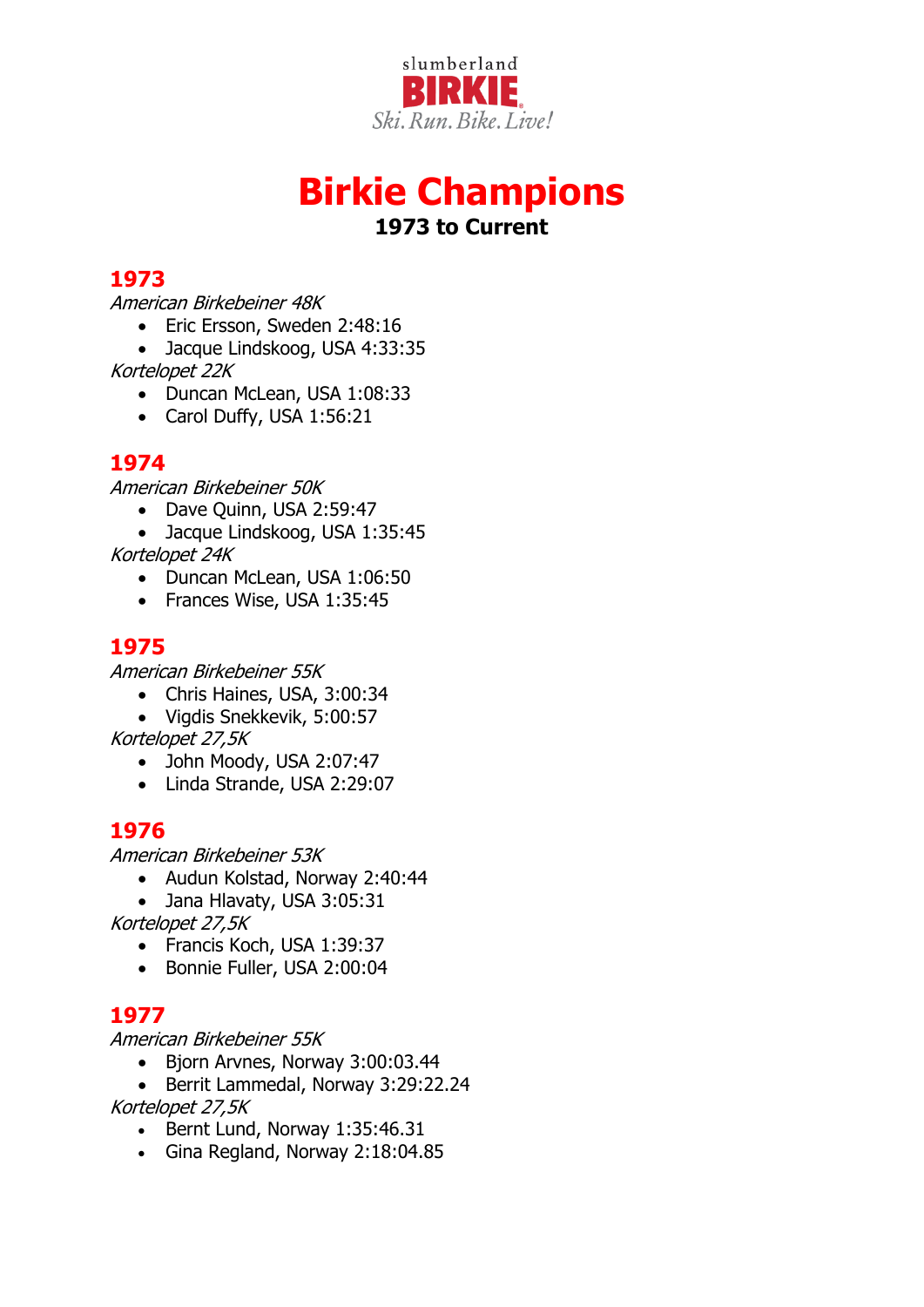

Birkebeiner 55K

• Alfred Kaelin, Norway 3:10:04.35

• Valborg Ostberg, Norway 3:41:30.66 Kortelopet 26K

- Kevin Brochman, USA 1:32:46.66
- Terese Maznio, USA 1:58:10.66

# **1979**

American Birkebeiner 55K

• Arnt Haarstad, Norway 2:47:27.92

• Judy Rabinowitz, USA 3:10:05.08

Kortelopet 27.5K

- Kevin Brochman, USA 1:30:38.05
- Wendy Brown, USA 1:44:20.7

# **1980**

American Birkebeiner 53K

- Per Notten, Norway 2:24:55.80
- Gry Oftedal, Norway 2:53:48.2

Kortelopet 24.5K

- James Read, USA 1:17:15.14
- Kris Storm, USA 1:25:17.63

### **1981**

American Birkebeiner 48K (8x6km loop) Held February 21, 1981

- Jean-Paul Pierrat, France 3:09:19.16
- Marianne Hadler, USA 3:57:32.42

American Birkebeiner 55K- Held March 7, 1981

- Tim Caldwell, USA 2:34:16.9
- Muriel Gilman, USA 3:22:36.8

Kortelopet 24.5K – Held March 7, 1981

- Daniel Cronen, USA 1:22:17.8
- Robin Brown, USA 1:31:03.2

# **1982**

American Birkebeiner 55K

- Ola Hassis, Sweden 2:42:09
- Gry Oftedal, Norway 3:04:20

Kortelopet 29K

- Ben Dodge, USA 1:40:53
- Brenda Bergum, USA 2:10:35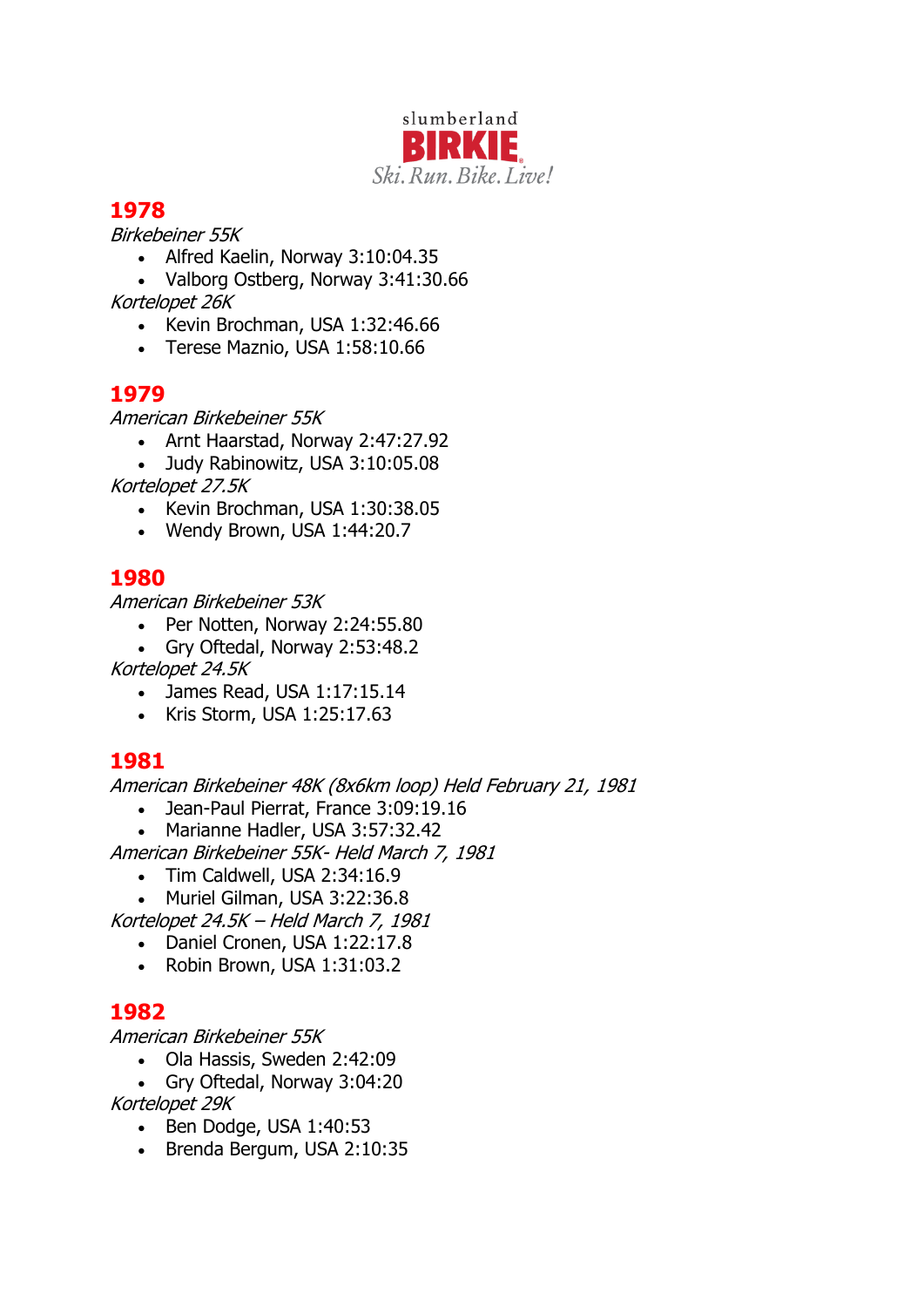

American Birkebeiner 50K

- Rudi Kapeller, Austria 2:14:14.2
- Jennifer Caldwell, USA 2:39:42.8 Kortelopet 24K
	- Ben Dodge, USA 1:18:29
	- Kristen Nataas, USA 1:27:14

# **1984**

American Birkebeiner 48K

- Bengt Hassis, Sweden 2:02:03.2
- Vigdis Roenning, Norway 2:27:57.7
- Kortelopet 24K
	- Bret Bodnar, USA 1:09:27.6
	- Sissel Trondseth, USA 1:24:84.0

# **1985**

American Birkebeiner 50K

- Oddvar Braa, Norway 2:07:35.4
- Muffy Ritz, USA 2:40:30.3
- Kortelopet 25K
	- Craig Jarvinen, USA 1:08:29.9
	- Kjersten Baldwin, Canada 1:15:19.4

### **1986**

American Birkebeiner 55K

- Anders Blomquist, Sweden 2:53:05.3
- Muffy Ritz, USA 3:26:25.1

Kortelopet 29K

- Scott Anderson, USA 1:36:57.0
- Ann Jones, USA 1:56:18.0

### **1987**

American Birkebeiner 44K

- Konrad Hallenbarter, Switzerland 1:54:53.5
- E.J. Holcomb, USA 2:20:46.4

Kortelopet

- Luke Bodensteiner, USA 59:30.7
- Amy Cichanowski, USA 1:16:37.0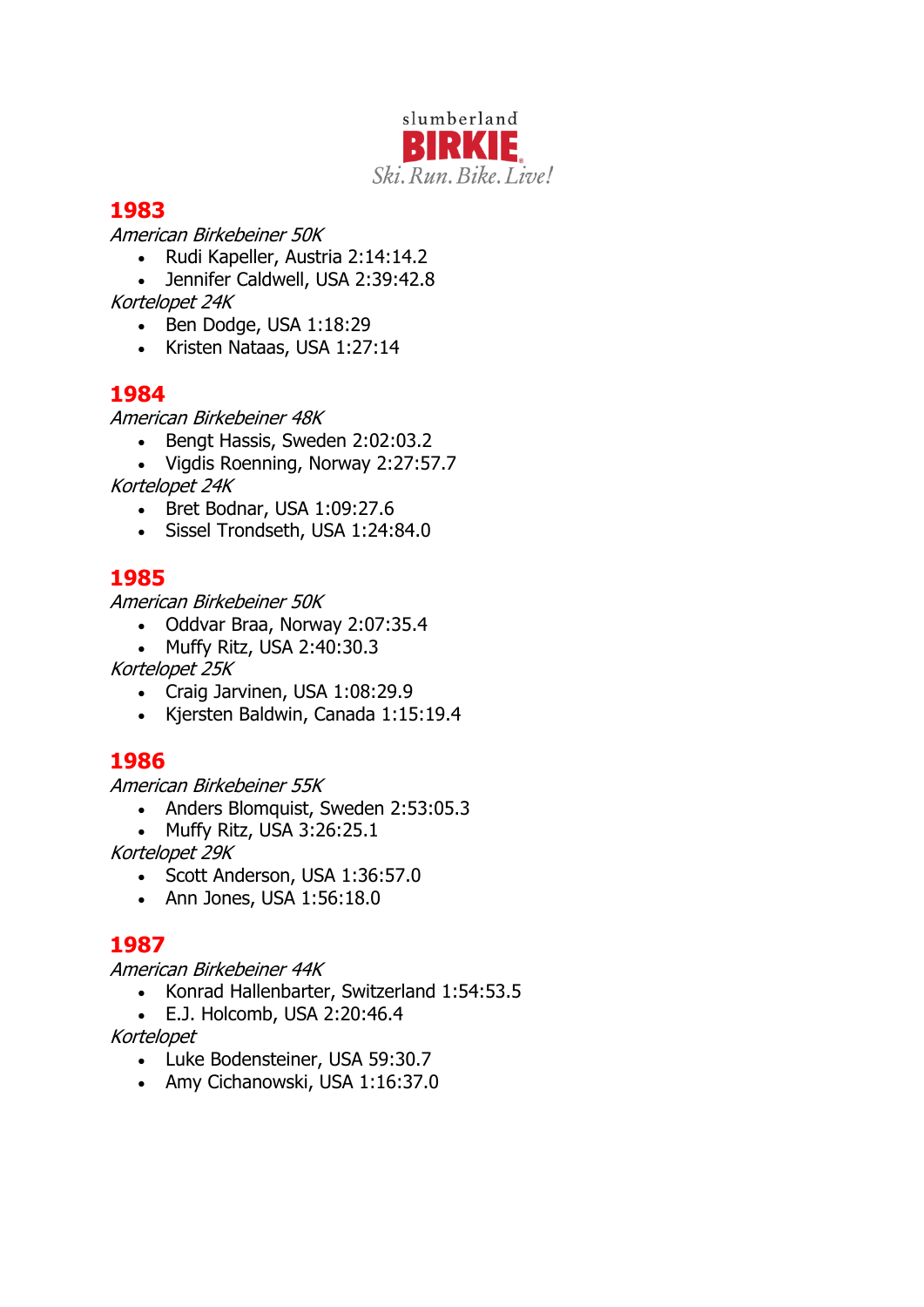

American Birkebeiner 55K

- Orjan Blomquist, Sweden 2:20:55.2
- Kelly Kimball, USA 2:52:38.6

Kortelopet 29K

- John Bauer, USA 1:22:00.2
- Amy Cichanowski, USA 1:40:36.2

# **1989**

American Birkebeiner 55K

- Orjan Blomquist\*\*\*, Sweden 2:19:53.8
- Betsy Youngman, USA 2:34:59.9

Kortelopet 29K

- Chip Tabor, USA 1:24:16.0
- Marta Wilson, USA 1:30:07.3

# **1990**

American Birkebeiner 55K

- Manfred Nagl, Austria 2:30:26.0
- Lynne Cecil, USA 2:51:28.2

Kortelopet 29K

- Pete Vordenberg, USA 1:24:28.5
- Amy Cichanowski, USA 1:35:22.7

# **1991**

American Birkebeiner 46K

- Manfred Nagl, Austria 2:01:26.5
- Ingrid Butts, USA 2:15:28.2

Kortelopet 21K

- Benjamin Husaby, USA 56:01.4
- Kelly Kimball, USA 1:04:18.1

# **1992**

American Birkebeiner 55K

- Todd Boonstra, USA 2:15:11.6
- Nina Skeime, Norway 2:26:13.4

Kortelopet 29K

- Kurt Wulff, USA 1:06:45.8
- Sara Kylander, USA 1:16:39.0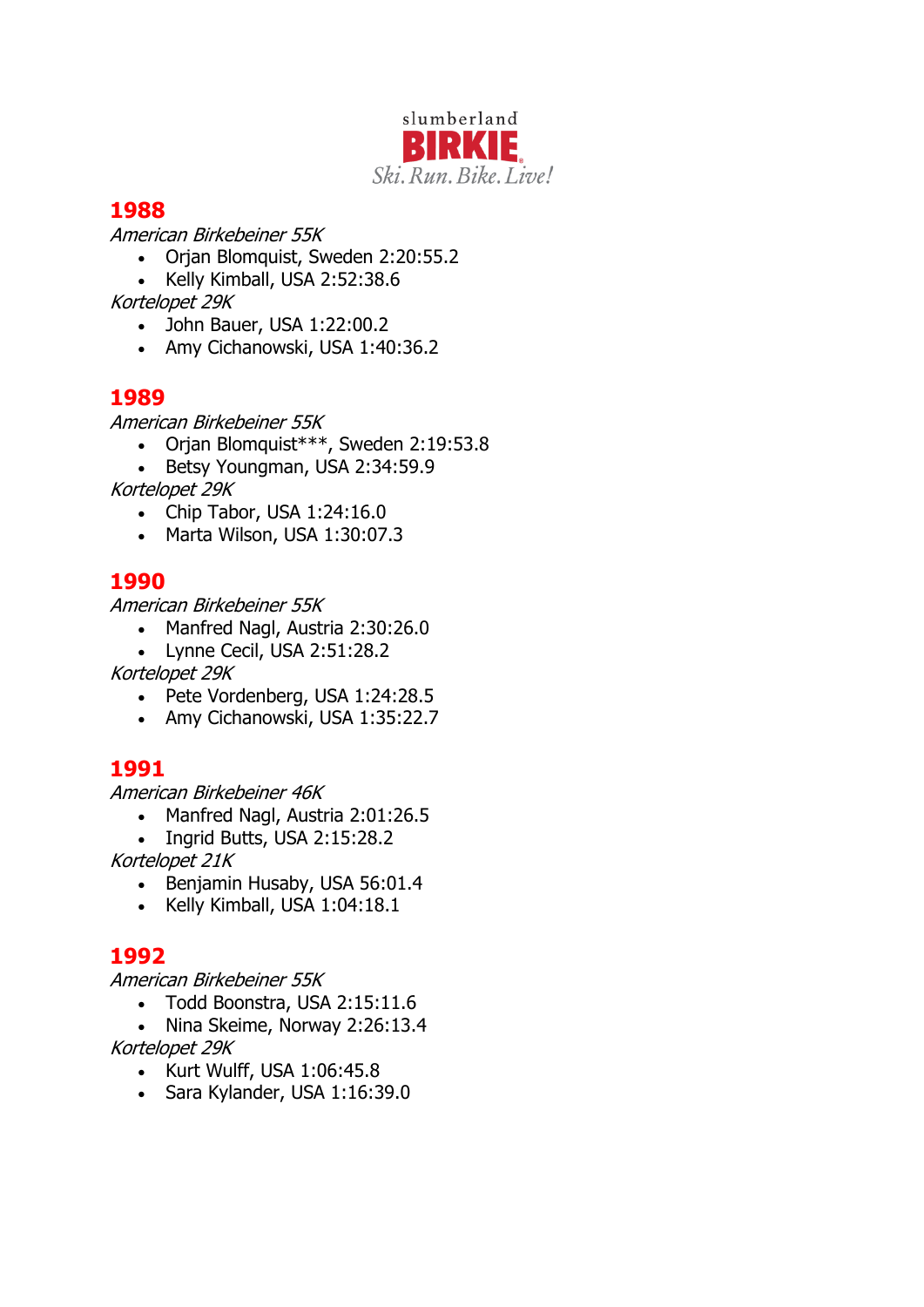

American Birkebeiner 55K

- Manfred Nagl, Austria 2:05:09.9
- Suzanne King, USA 2:27:47.5

Kortelopet 29K

- Marc Beitz, USA 1:02:42.1
- Carrie Jones, USA 1:12:20.2

# **1994**

American Birkebeiner 52K

- Tomas Caslavsky, Czech Rep. 2:16:52.6
- Heike Wezel, Germany 2:36:47.0

Kortelopet 26K

- Philip Gallagher, USA 1:07:38.2
- Barbara Jones, USA 1:20:46.5

# **1995**

American Birkebeiner 52K

- Andre Jungen, Switzerland 2:10:15
- Maria Theurl, Austria 2:22:59

Kortelopet 26K

- Curtis Schriener, USA 1:04:16
- Kara Salmela, USA 1:15:00

### **1996**

American Birkebeiner 52K

• Silvano Barco, Italy 2:24:15.0

• Gudrun Pflueger, Austria 2:41:33.3 Kortelopet 25K

- Johnny lngdal, USA 1:13:00.7
- Sally Zack, USA 1:24:29.3

# **1997**

American Birkebeiner 52K

• Mikhail Botwinov, Austria 1:57:51.6

• Gudrun Pflueger, Austria 2:19:45.5 Kortelopet 25K

- Andrew Triebold, USA 1:01:54.6
- Jennifer Douglas, USA 1:07:29.7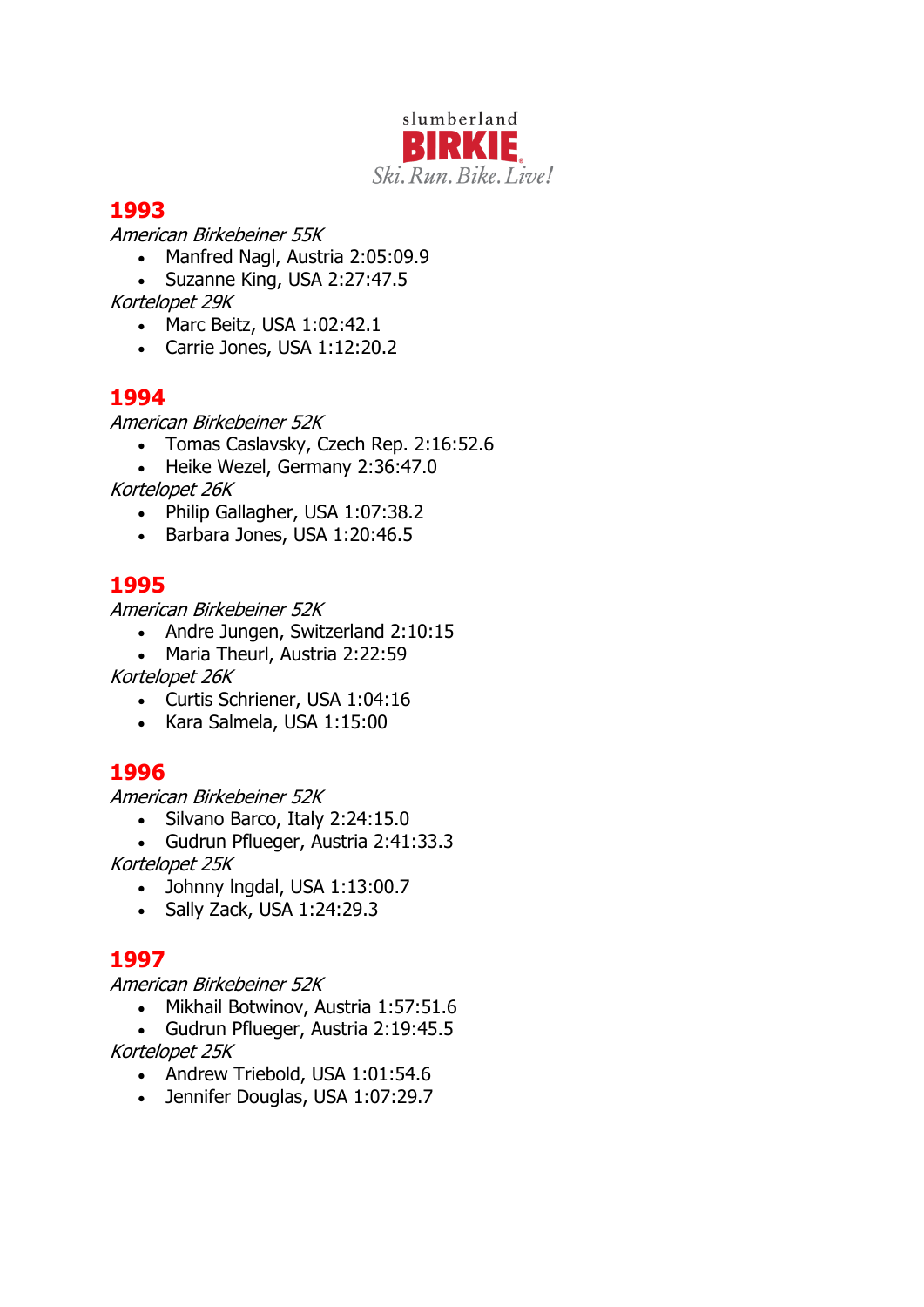

American Birkebeiner 25K

- Carl Swenson, USA 50:08
- Jennifer Douglas, USA 56:56
- Kortelopet 25K
	- Andy Weddle, USA 55:15
	- Morgan Hogue, USA 1:02.50

# **1999**

American Birkebeiner 52K

- Johann Muhlegg, Germany 2:03:06.9
- Laura McCabe, USA 2:22:59.1

Kortelopet 25K

- Joshua Tesch, USA 1:00:06.4
- Christa Farrand Case, USA 1:13:04.4

# **2000**

- American Birkebeiner (Canceled for weather)
- Kortelopet (Canceled for weather)

# **2001**

American Birkebeiner 51K

- Gianantonio Zanetel, Italy 2:32:53.5
- Nadezhada Slessareva, Russia 2:48:20.7

Kortelopet 23K

- Colin Mahood, USA 1:10:20.8
- Coreen Woodbury , USA 1:23:02.7

# **2002**

American Birkebeiner 46.7K

- Maurizio Pozzi, Italy 1:57:09.2
- Jeannie Wall, USA 2:24:14.6

Kortelopet 23K

- Bryan Cook, USA 59:34.8
- Jordan Seethaler, USA 1:05:50.8

# **2003**

American Birkebeiner 51K

- Gianantonio Zanetel, Italy 2:10:57.6
- Lara Peyrot, Italy 2:24:21.8

Kortelopet 23K

• Garret Heath, USA 1:03:57.6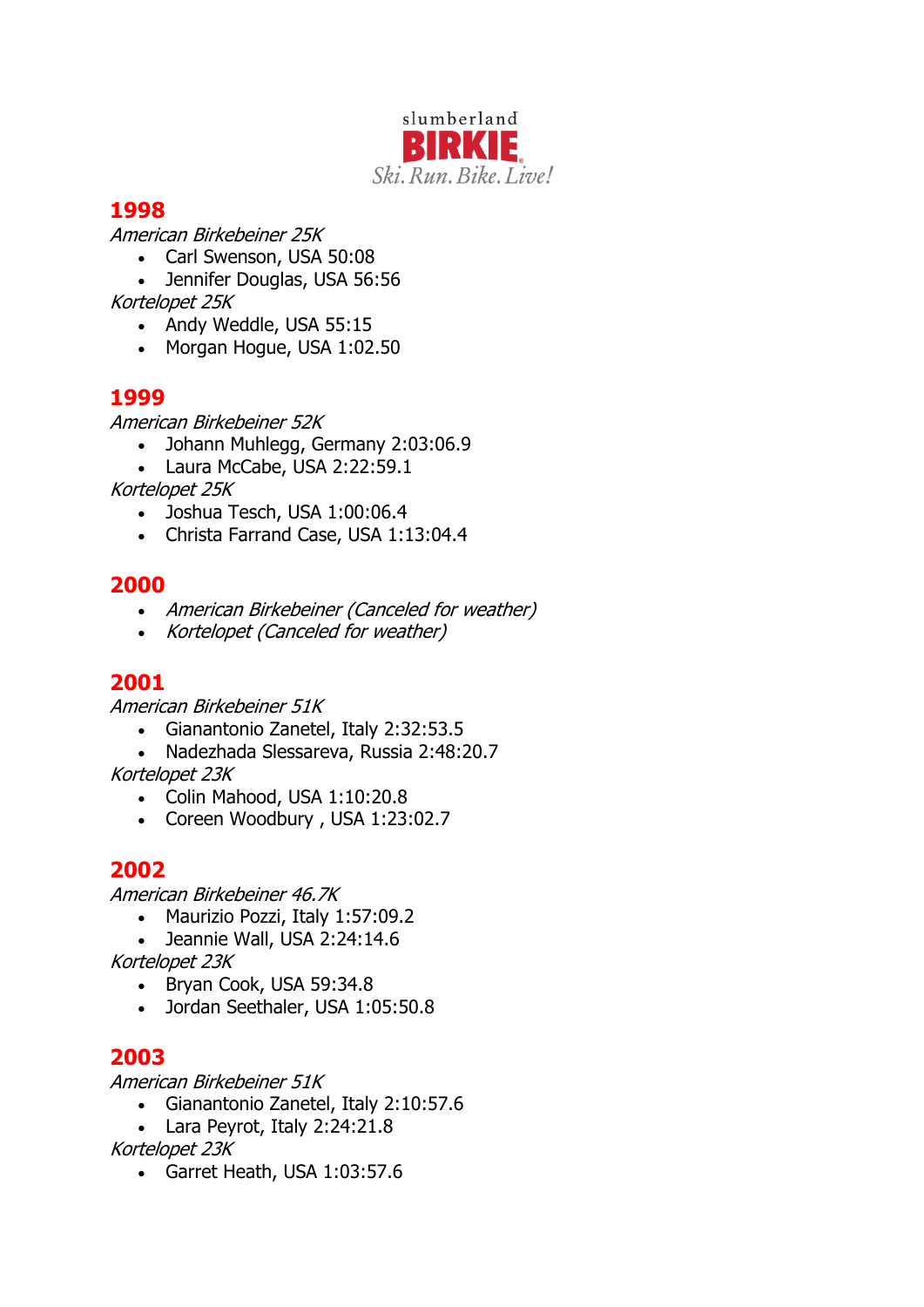

• Sonne Nordgren, USA 1:14:09.2

### **2004**

American Birkebeiner 51K

- Gianantonio Zanetel, Italy 2:11:09.8
- Lara Peyrot, Italy 2:23:31.0

Kortelopet 23K

- Andy Liebner, USA 1:03:06.5
- Sonne Nordgren, USA 1:09:04.6

# **2005**

American Birkebeiner 51K

- Marco Cattaneo, Italy 2:03:14.6
- Lara Peyrot, Italy  $2:15:30.7**$

Kortelopet 23K

- Ben Fick, USA 58:33.4
- Maria Stuber, USA 1:05:21.6

#### **2006**

American Birkebeiner 51K

- Marco Cattaneo, Italy 2:08:56.8
- Anna Santer, Italy 2:24:05.9

Kortelopet 23K

- Bill Bowler Jr., USA 1:04:39.2
- Natasha Naryshkina, USA 1:12.07.2

### **2007**

American Birkebeiner 25K

- Zack Simons, USA 1:09:05.4
- Kate Whitcomb, USA 1:18:02

Kortelopet 18K

• Race skied as an "Open Track", only American Birkebeiner Elite Skiers were timed.

### **2008**

American Birkebeiner 50K Free Technique

- Ivan Babikov, Canada 2:07:08.9
- Evelyn Dong, USA 2:23:43.4

American Birkebeiner 53K Classic Technique

- Yuri Kozlov, Russia 2:32:25.2
- Kelly Skillicorn, USA 3:00:43.3

Kortelopet 23K Free Technique

- Santiago Ocariz, USA 58:27.3
- Jessie Diggins, USA 1:05:35.3

Kortelopet 23K Classic Technique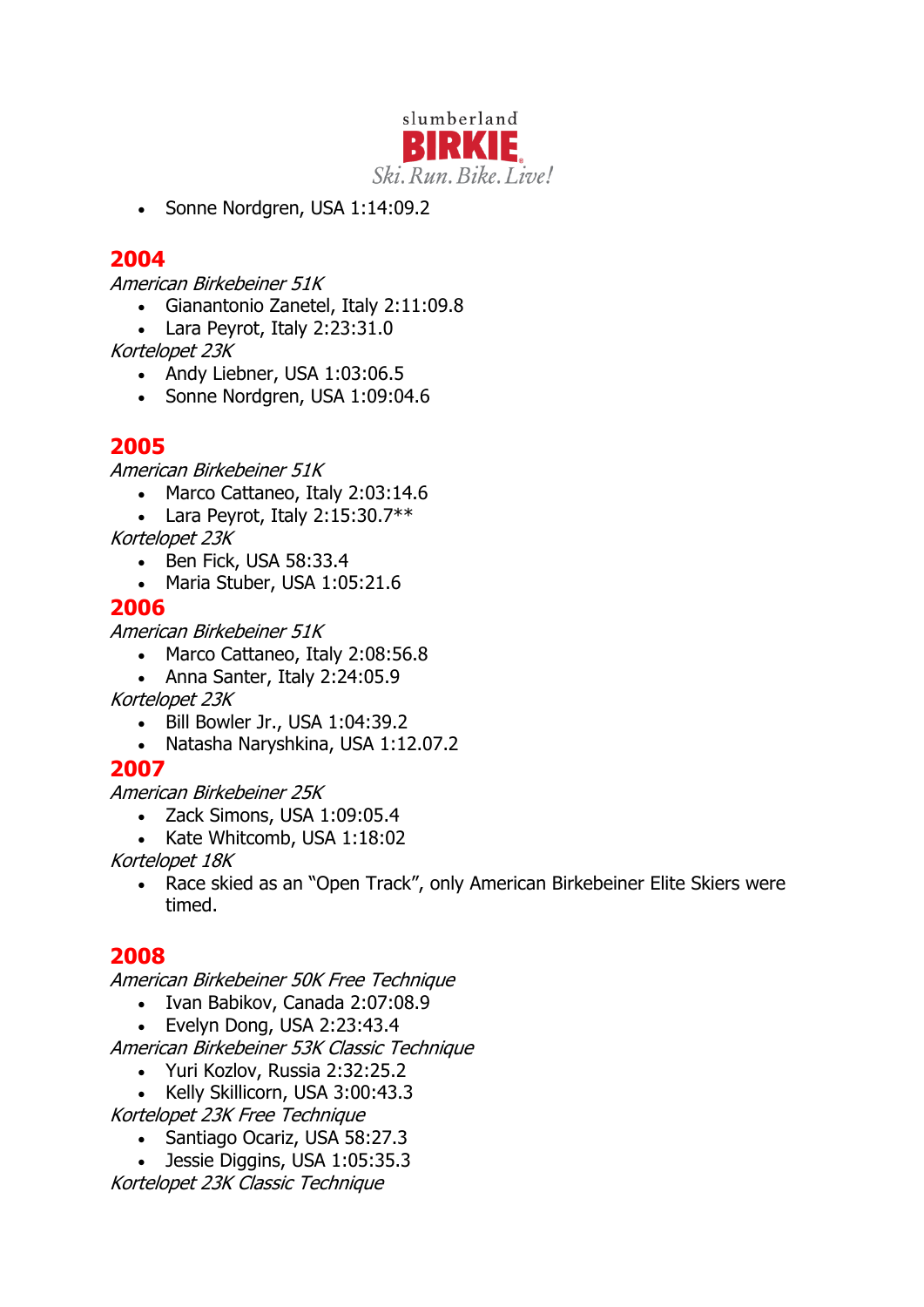

- Anders Bowman, USA 1:09:20.7
- Staci Gilpin, USA 1:30:04.8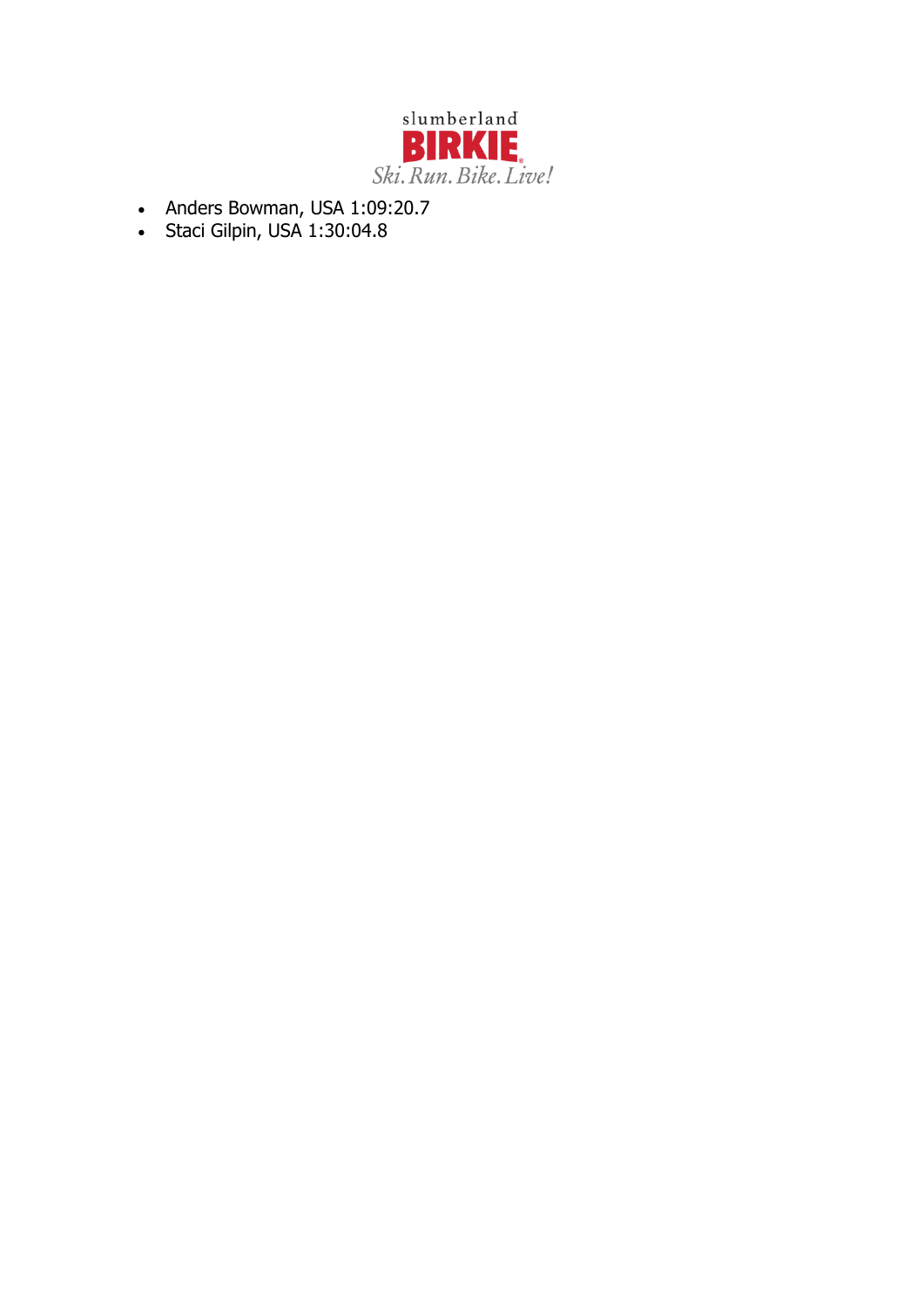

American Birkebeiner 50K Skate Technique

- Matthew Liebsch, USA 2:11:47
- Rebecca Dussault, USA 2:26:39

American Birkebeiner 54K Classic Technique

- Gus Kaeding, USA 3:00:27
- Martina Stursova, Czech Republic 3:26:16
- Kortelopet 23K Skate Technique
	- Spencer Lacy, USA 1:03:20
	- Jessie Diggins, USA 1:10:30

Kortelopet 23K Classic Technique

- Bob Gerten, USA 1:15:03
- Anne Hart, USA 1:31:55

# **2010**

American Birkebeiner 50K Skate Technique

- Fabio Santus, ITA  $1:56:58.6***$
- Rebecca Dussault, USA 2:16:18.3 \*\*\*

American Birkebeiner 54K Classic Technique

- Juergen Uhl, USA 2:28:39.4  $***$
- Audrey Weber, USA 2:51:34.0 \*\*\*\*

Kortelopet 23K Skate Technique

- Scott Johanik, USA 57.18.0
- Dana Roach, USA 1:06:50.7

Kortelopet 23K Classic Technique

- William Brown (Jake), USA 1:05:10.7
- Kelly Skillicorn, USA 1:11:32.2

### **2011**

American Birkebeiner 50K Skate Technique

- Tore Gunderson, NOR 2:00:32
- Caitlin Compton, USA 2:16:07\*\*\*

American Birkebeiner 54K Classic Technique

- Juergen Uhl, USA 2:29:26
- Jennie Bender, USA 2:50:53\*\*\*\*
- Kortelopet 23K Skate Technique
	- Ben Hugus, USA 57:14
	- Summer Ellefson, USA 1:06:41
- Kortelopet 23K Classic Technique
	- Paul Schommer, USA 1:01:39
	- Nora Gillbertson, USA 1:13:17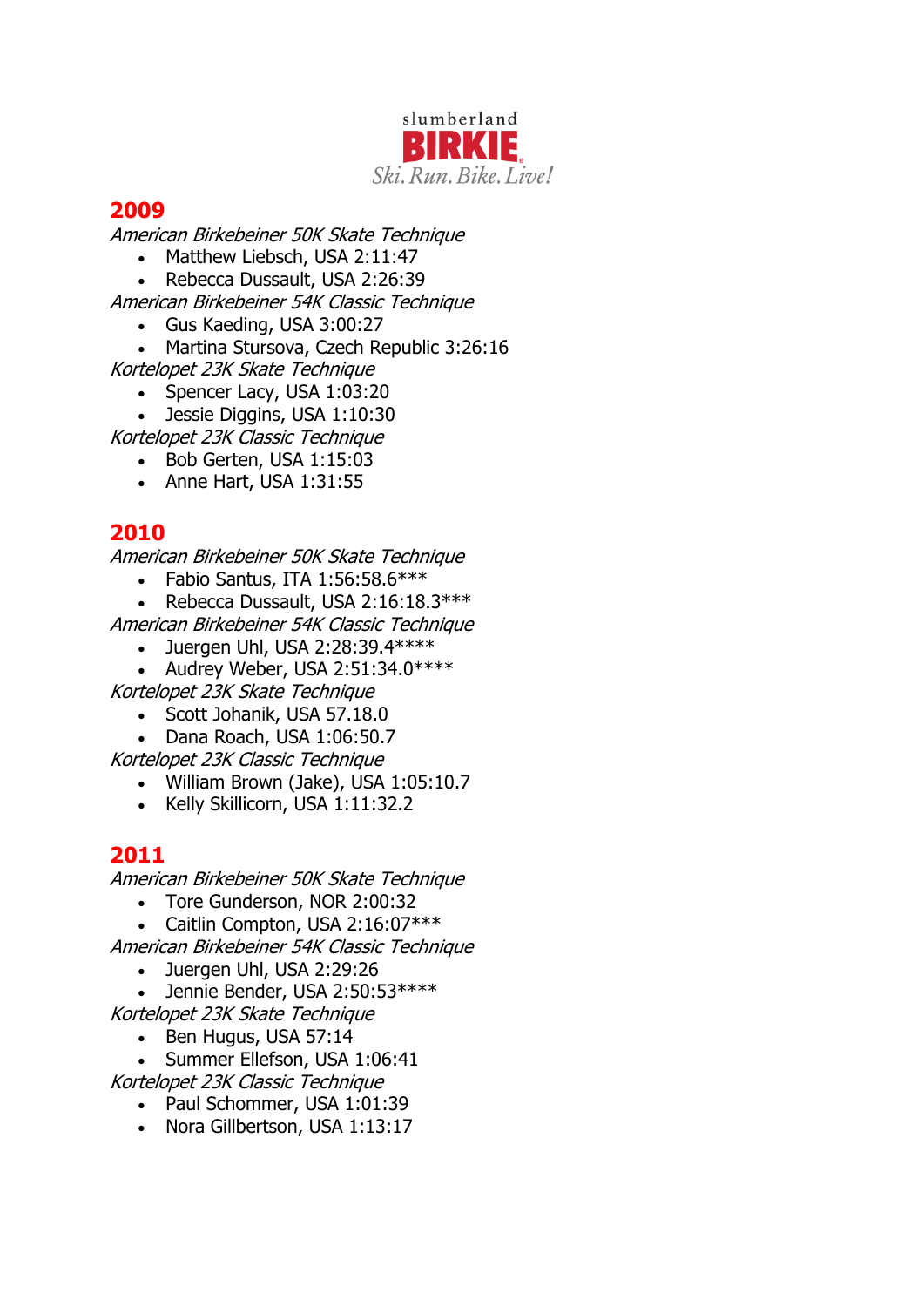

American Birkebeiner 50K Skate Technique

- Tad Elliott, USA 2:04:48
- Holly Brooks, USA 2:18:53

American Birkebeiner 54K Classic Technique

- David Chamberlain, USA 2:51:15
- Carolyn Ocariz, USA 3:03:10

Kortelopet 23K Skate Technique

- Ryan Davis, USA 1:02:02
- Alayna Sonnesyn, USA 1:06:33

Kortelopet 23K Classic Technique

- Geoff Ash, USA 1:09:30
- Nora Gilbertson, 1:20:14

# **2013**

American Birkebeiner 50K Skate Technique

- Sergio Bonaldi, Italy 2:09:18
- Caitlin Gregg, USA 2:28:56

American Birkebeiner 54K Classic Technique

- Doug Debold, USA 2:50:57
- Ingrid Saupstad, Norway 3:17:21

Kortelopet 23K Skate Technique

• Luke Brown, USA 1:02:43

• Alayna K Sonnesyn, USA 1:08:59

- Kortelopet 23K Classic Technique
	- Andrew J. Egger, USA 1:13:06
	- Nicole Bathe, 1:20:58

### **2014**

American Birkebeiner 50K Skate Technique

- Tom Reichelt, Germany 2:14:29
- Caitlin Gregg, USA 2:40:57

American Birkebeiner 54K Classic Technique

- Santiago Ocariz, USA 3:01:00
- Natalja Naryshkina, USA 3:26:00
- Kortelopet 23K Skate Technique
	- Ian Torchia, USA 1:10:28

• Alayna K Sonnesyn, USA 1:21:18

- Kortelopet 23K Classic Technique
	- Keaton Long, USA 1:14:11
	- Hilary Patzer, USA 1:29:26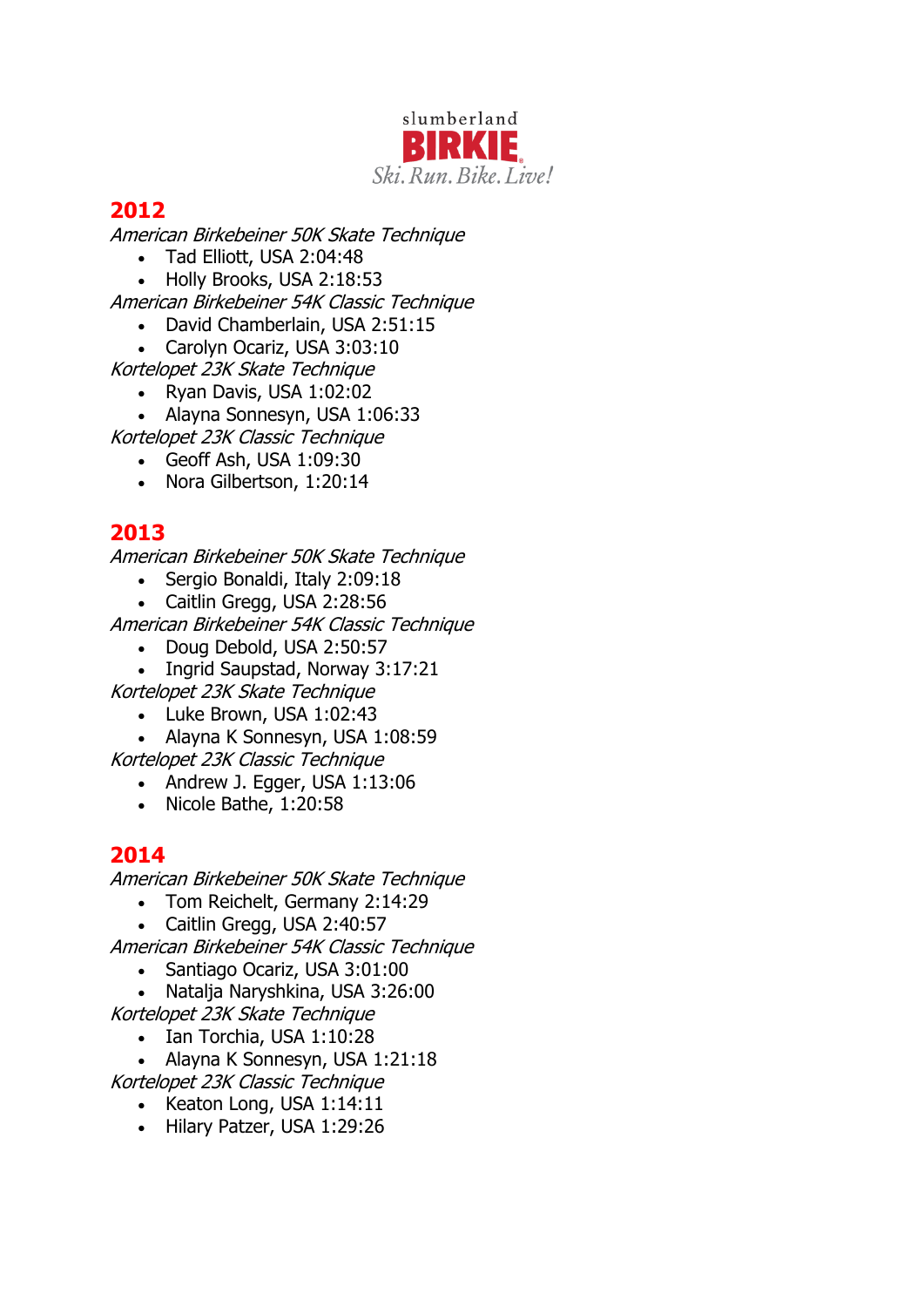

American Birkebeiner 51K Skate Technique

- Sergio Bonaldi, ITA 2:12:21.1
- Holly Brooks, USA 2:34:51.8
- American Birkebeiner 55K Classic Technique
- Ole Christian Mork, NOR 2:54:22
- Natalia Naryshkima, USA 3:13:20 Kortelopet 24K Skate Technique
- Daniel Peterson, USA 1:10:10
- Hannah Bettendorf, USA 1:21:19 Kortelopet 24K Classic Technique
- Mackinley Fitzpatrick, USA 1:18:50
- Erin Moening, USA 1:30:53

# **2016**

American Birkebeiner 51K Skate

- David Norris, USA 2:05:35
- Caitlin Gregg, USA 2:22:44
- American Birkebeiner 54K Classic
	- Welly Ramsey, USA 2:48:59
	- Deedra Irwin, USA 3:11:58

Kortelopet 23K Skate

- Anders Sonnesyn, USA 1:01:46
- Abigail Drach, USA 1:06:25
- Kortelopet 23K Classic
	- Mackinley Fitzpatrick, 1:10:15
	- Erin Moening, USA 1:24:06

# **2017**

- American Birkebeiner (Canceled for weather)
- Kortelopet (Canceled for weather)

The American American Birkebeiner Ski Foundation hosted Birkie Fest, a celebration of Nordic Sports, at the American American Birkebeiner Trailhead. An estimated 10,000 people took place in the celebration that included a 5K cross-country ski loop, live music, food, Birkie Brew-Ski, and fun.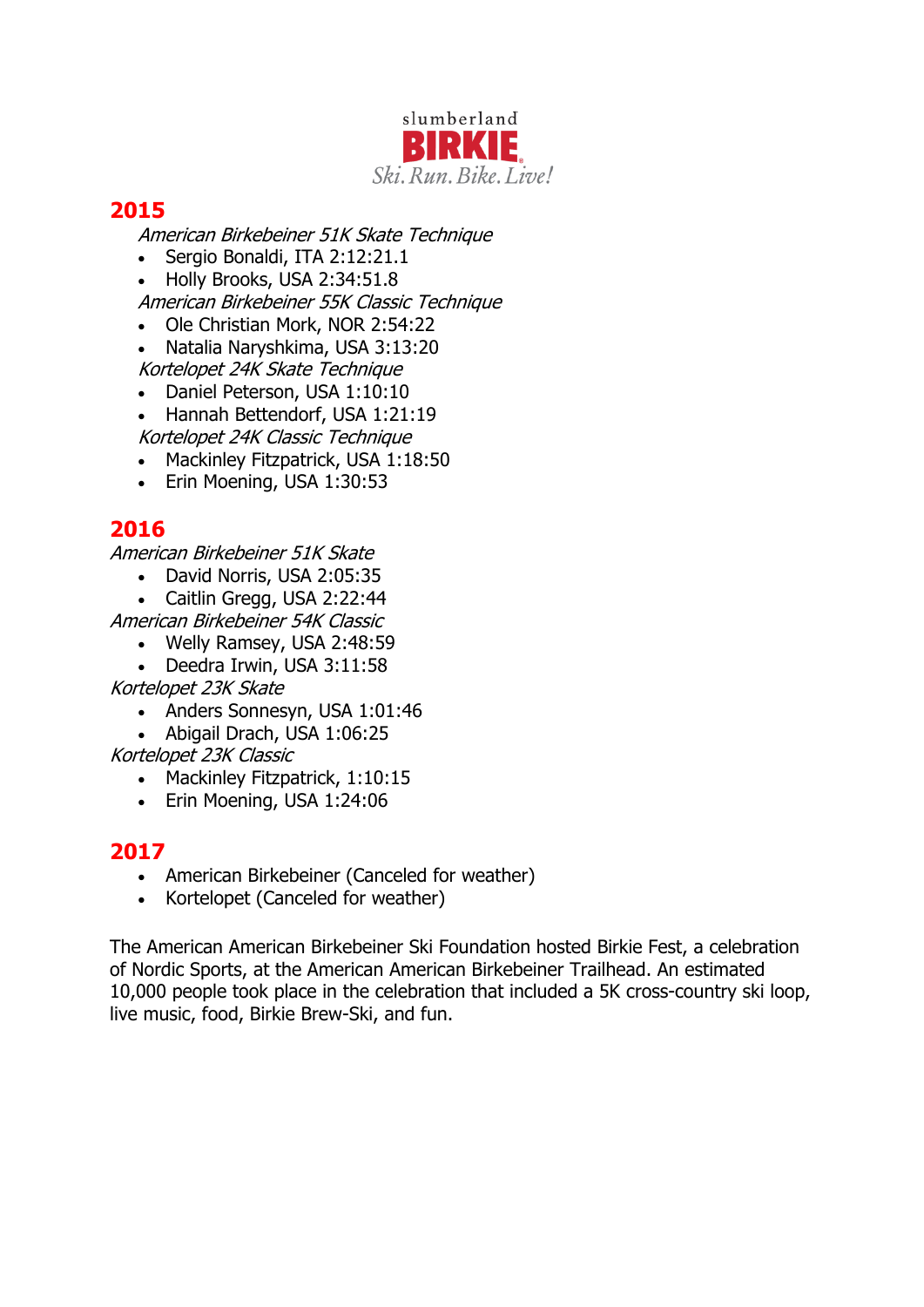

American Birkebeiner 51K Skate

- Anders Gloerson, Norway 2:02:29
- Caitlin Gregg, USA 2:23:30
- American Birkebeiner 55K Classic
	- Benjamin Saxton, USA 2:47:35
	- Felicia Gesior, USA 3:08:07
- Kortelopet 29K Skate
	- Joshua Albrecht, USA 1:23:09
	- Olivia Dreger, USA 1:35:25
- Kortelopet 29K Classic
	- Jackson Adler, 1:35:57
	- Abigail Jarzin, USA 1:44:50

# **2019**

American Birkebeiner 50K Skate

- Akeo Maifeld-Carucci, USA 2:12:34.9
- Alayna Sonnesyn, USA 2:34:00.1
- American Birkebeiner 55K Classic
	- Peter Holmes, USA 3:04:32.9
	- Cate Brams, USA 3:21:24.5
- Kortelopet 29K Skate
	- Mcewan Rodefeld, USA 1:18:03.5
	- Olivia Dreger, USA 1:27:12.3
- Kortelopet 29K Classic
	- Lars Dewall, 1:25:43.9
	- Johanna Craig, USA 1:38:19.2

### **2020**

American Birkebeiner 50K Skate

- Niklas Dyrhaug, Norway 1:59:01
- Jessica Yeaton, USA 2:13:20
- American Birkebeiner 55K Classic
	- Peter Holmes, USA 2:26:46.4
- Nichole Bathe, UK 2:49:47 Kortelopet 29K Skate
	- Murray Carter, CAN 1:16:43
	- Mia Case, USA 1:26:20

Kortelopet 29K Classic

- Jacob Rochell-Share, USA 1:21:13
- Johanna Craig, USA 1:32:37